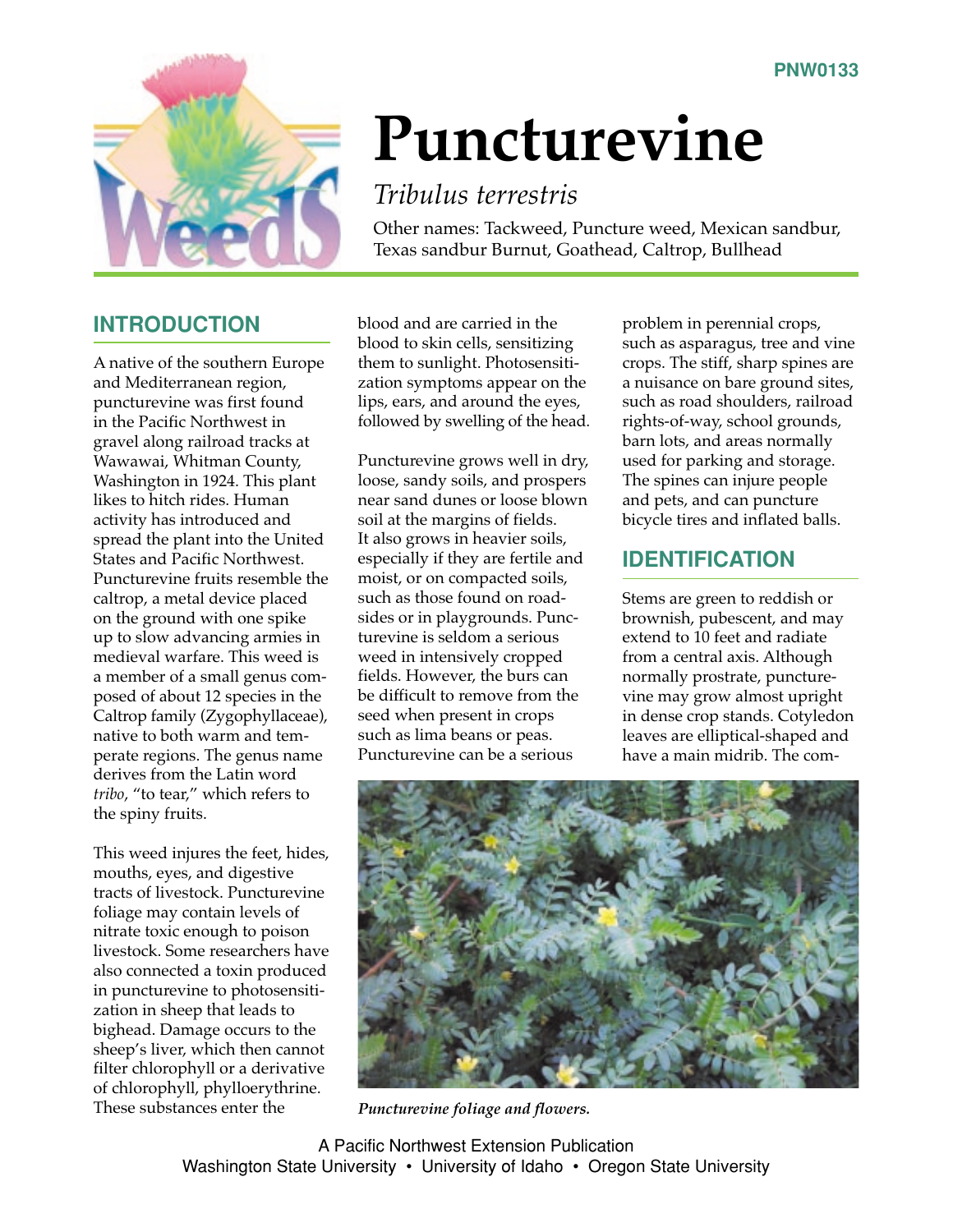pound leaves are opposite and are divided into five to eight pairs of pubescent leaflets, each about  $\frac{1}{4}$  to  $\frac{1}{2}$  inch long and oval. Yellow flowers are  $\frac{1}{3}$  to  $1/2$  inch wide with five petals borne in the leaf axils. Fruits consist of five wedge shaped segments or burs, each with two short spines  $\frac{1}{5}$  to  $\frac{1}{3}$  inch long and numerous smaller prickles.

#### **BIOLOGY**

Puncturevine is a summer annual plant. The plant has a deep, somewhat woody taproot, which obtains moisture for growth under conditions unfavorable for most other plants. Puncturevine requires less water than many other plants. In a Texas study, puncturevine used 158 pounds of water to produce 1 pound of dry matter; sorghum and alfalfa used about 300 and 840 pounds of water, respectively, for the same rate of production.

Puncturevine reproduces from seeds formed in woody, spiny

fruits with five segments that split when mature. Each segment, or bur, contains one to four seeds separated by the same woody tissue found in the outer walls of the fruit. The seed nearest the pointed end of the bur is the largest and usually sprouts first. The other seeds germinate in order of their position in the bur when conditions are right. Although not considered a prolific seed producer, a plant growing by itself without competition may produce over a million seeds. In California, one plant produced 576,000 fruits. Assuming these fruits contained an average of two seeds per segment, the plant could have produced 1,152,000 seeds.

The spiny fruit segments facilitate seed spread. Large and small seed spines are arranged at different angles, so that no matter how the seed falls, at least one spine points upward to meet the unwary foot, hoof, or vehicle tire. The sharp spines easily penetrate leather, rubber

tires, skin, or other surfaces, and may be transported some distance before being knocked or picked off. Usually reported first near agricultural communities or railroad yards, the weed is often found in hay, straw, or manure. Seeds have probably crossed oceans in the wool of European sheep. Puncturevine is one of the few weeds spread by aircraft. The first infestations in some areas occur in airport runway cracks, where seeds were brushed from aircraft tires.

In the field, germination starts during warm spring weather and continues until frost. Seedlings tend to emerge in flushes following rainfall or irrigation. New seed is mostly dormant, and less than 10% will germinate the year after production. Flowers appear as early as three weeks after germination, and fruits with viable seed appear one to two weeks later. Puncturevine does not readily emerge from soil depths greater than 2 inches.



*Puncturevine bur, leaves, and stem.*



*Puncturevine bur.*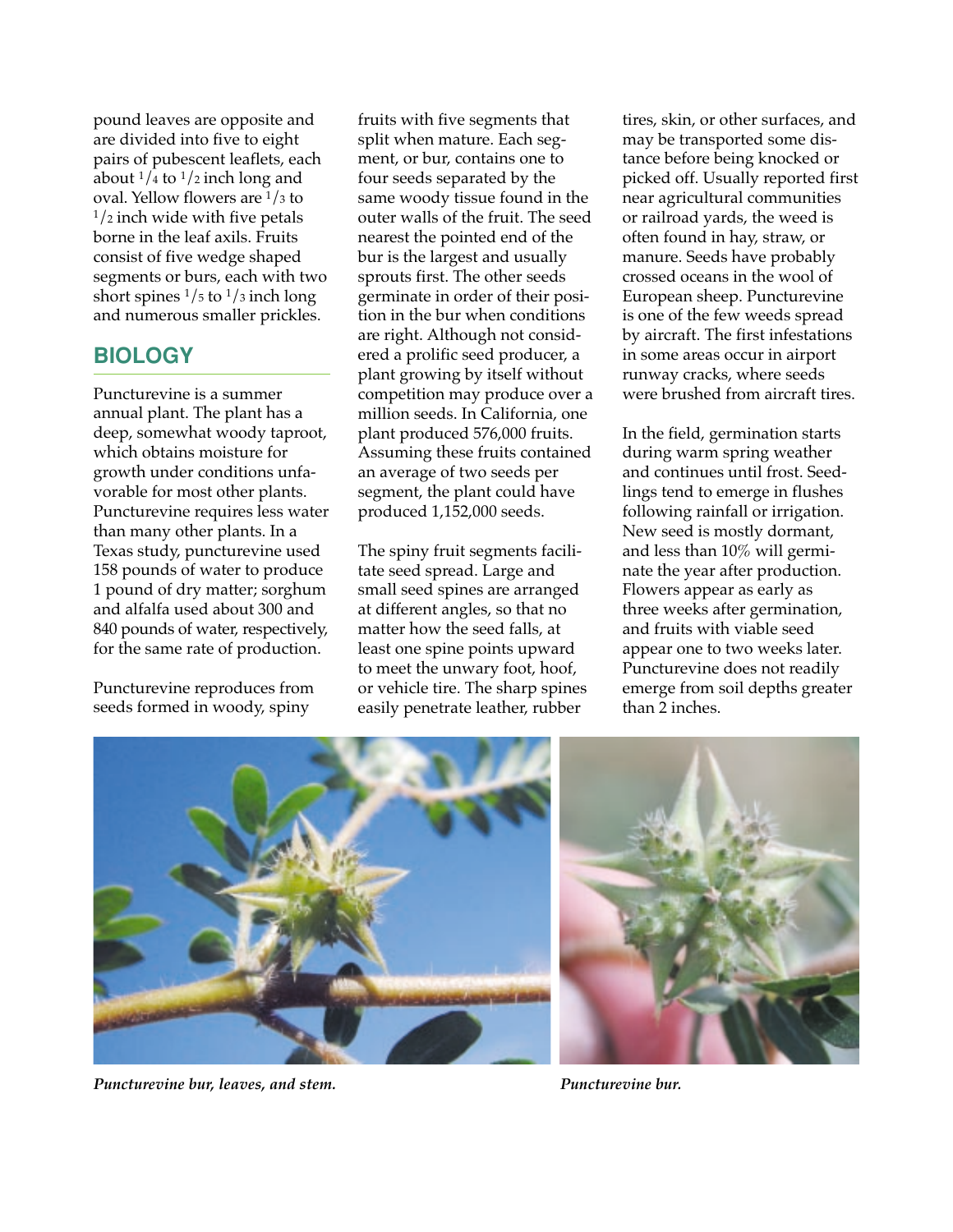#### **CONTROL**

The best method of controlling puncturevine is to prevent establishment by destroying the first plants found in an area before burs begin to form. If green burs carrying seed are present, dispose of the plants properly, preferably by burning.

Puncturevine grows best along field borders and roadsides where plant competition is often limited. To discourage puncturevine infestation, plant a desirable grass along field borders and leave the grass undisturbed. If puncturevine is present in these areas, a selective herbicide such as 2,4-D can be used until the grass can fill in. Puncturevine can be controlled with mulches in ornamental plantings, orchards, vineyards, vegetable crops, and gardens, if all light is screened out. To be effective, organic mulches should be at least 3 inches thick. However, puncturevine burs that fall onto mulch surfaces may be able to establish on that surface. Synthetic mulches screen out light and provide a physical barrier to seedling development, and can also work well.

#### *Chemical Control*

Puncturevine plants are easily controlled by hoeing, by shallow tillage, or by use of contact herbicides, such as paraquat (Gramoxone), bromoxynil (Buctril), oxyfluorfen (Goal), and carfentrazone (Aim) or translocated herbicides, such as 2,4-D, MCPA, dicamba (Banvel or Clarity), MSMA, imazapic (Plateau), imazamox (Raptor or



*Puncturevine fruits with extracted seeds.*



*Puncturevine infesting an asparagus field margin.*

Beyond), imazethapyr (Pursuit), and glyphosate (Roundup and other glyphosate products). Seedlings emerge during the growing season as long as water is available via precipitation or irrigation. If the herbicide does not have soil persistence, additional applications will be necessary to control seedlings after each rainfall or irrigation event.

Soil-applied herbicides that may prevent puncturevine establishment are bromacil (Hyvar), oxyfluorfen (Goal), norflurazon (Solicam), atrazine (AAtrex), pendimethalin (Prowl), chlorsulfuron (Telar), imazapyr (Arsenal or Habitat), and dichlobenil (Casoron). Consult the herbicide label for use instructions on specific crops and